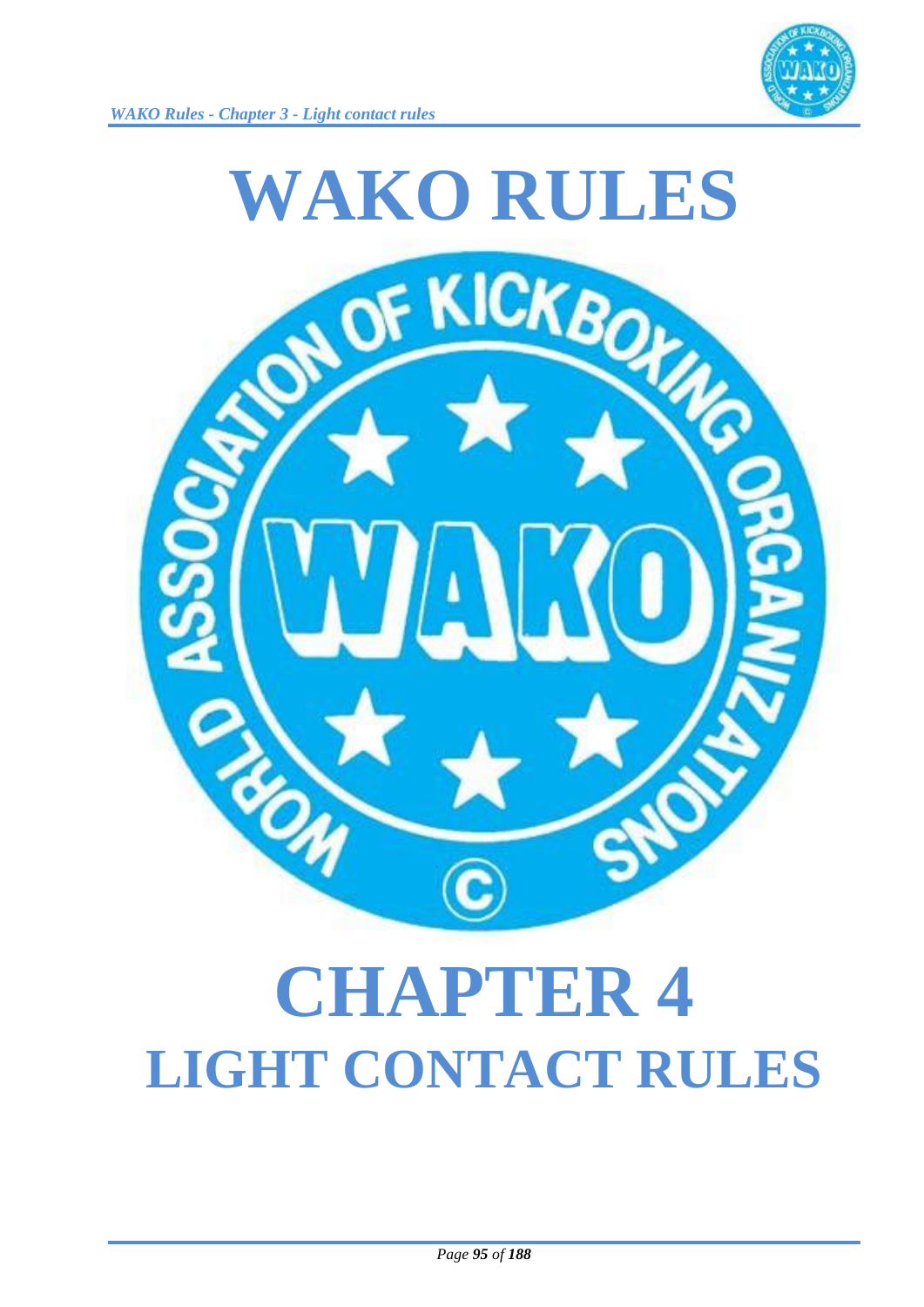

## **Chapter 4. Light contact rules**

## **Chapter's 4 Table of contents**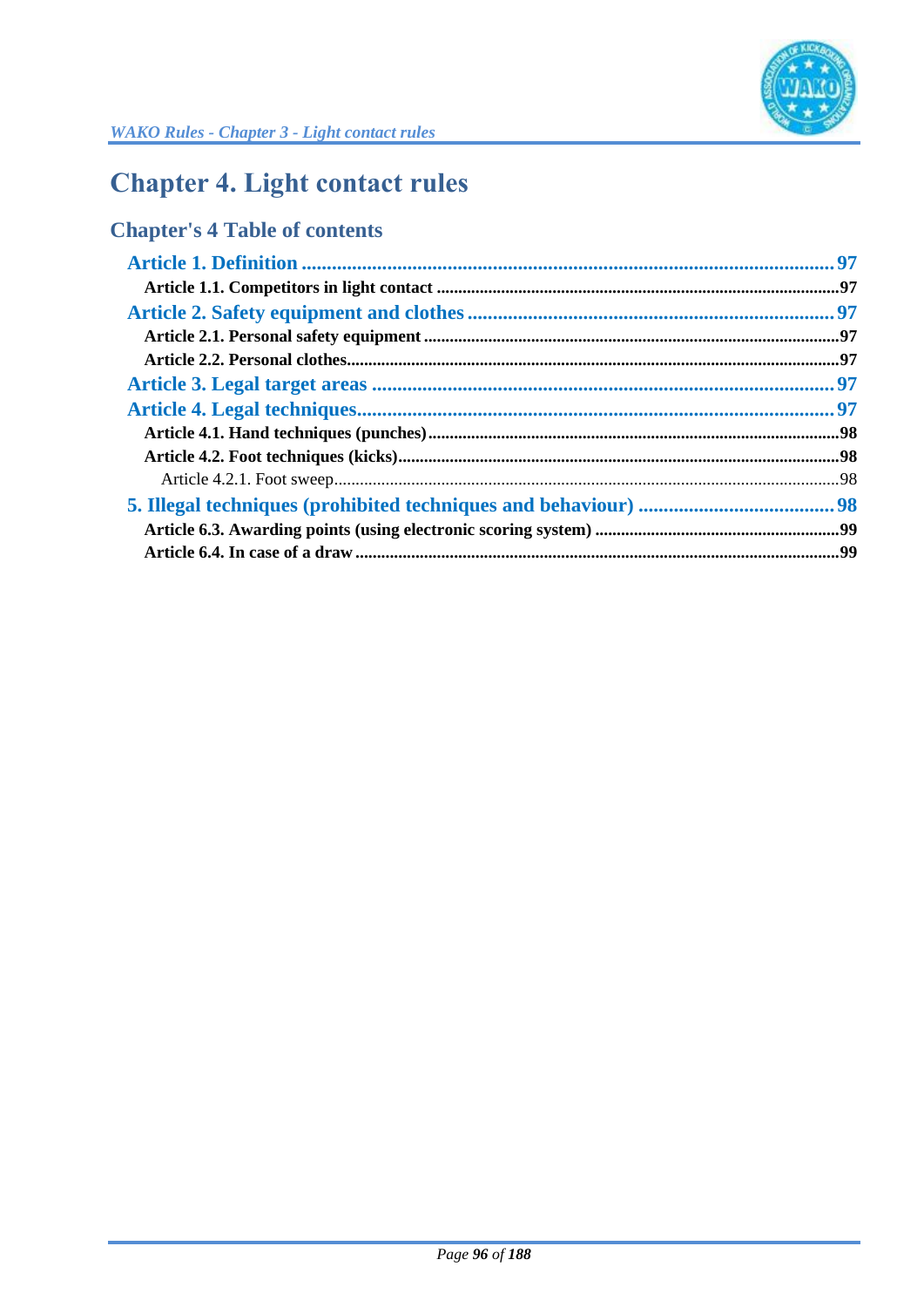

## **Article 1. Definition**

Competition in Light contact kickboxing should be executed as its name implies, with well-controlled light contact techniques. Light contact has been created as an intermediate stage between point/semi - and full contact kickboxing.

In light contact, competitors fight continuously until the Central referee command STOP or BREAK. They use techniques similar to ring sports, but these techniques must be executed well controlled. Equal emphasis must be placed on both punching and kicking techniques. The Central referee doesn't judge the kickboxers, but only makes sure they respect the rules. Three judges make the complete scoring decisions in an electronically scoring system or by clickers.

## **Article 1.1. Competitors in light contact**

In light contact, kickboxers can compete in the following age categories:

- Older cadets (OC) (13, 14, 15 years old),
- Juniors  $(J)$   $(16, 17, 18 \text{ years old}),$
- Seniors (S) (19 to 40 years old)
- Veterans Master class (V) (41 to 55 years old)

## **Article 2. Safety equipment and clothes**

### **Article 2.1. Personal safety equipment**

- Head guard
- Mouth guard,
- Breast protection (for female kickboxers only)
- Kickboxing gloves,
- Hand wraps (mandatory)
- Groin protection (mandatory for male and female)
- Shin guards
- Foot protection

#### **Article 2.2. Personal clothes**

- T-shirt (round neck)
- Long pants.
- No belts indicating grade are allowed.

## **Article 3. Legal target areas**

The following parts of the body may be attacked using the authorized fighting techniques:

- **Head** Front, forehead, and side
- **Torso** front and side
- **Feet** only for sweeping

## **Article 4. Legal techniques**

Hand and foot techniques should be used equally during the entire fighting period.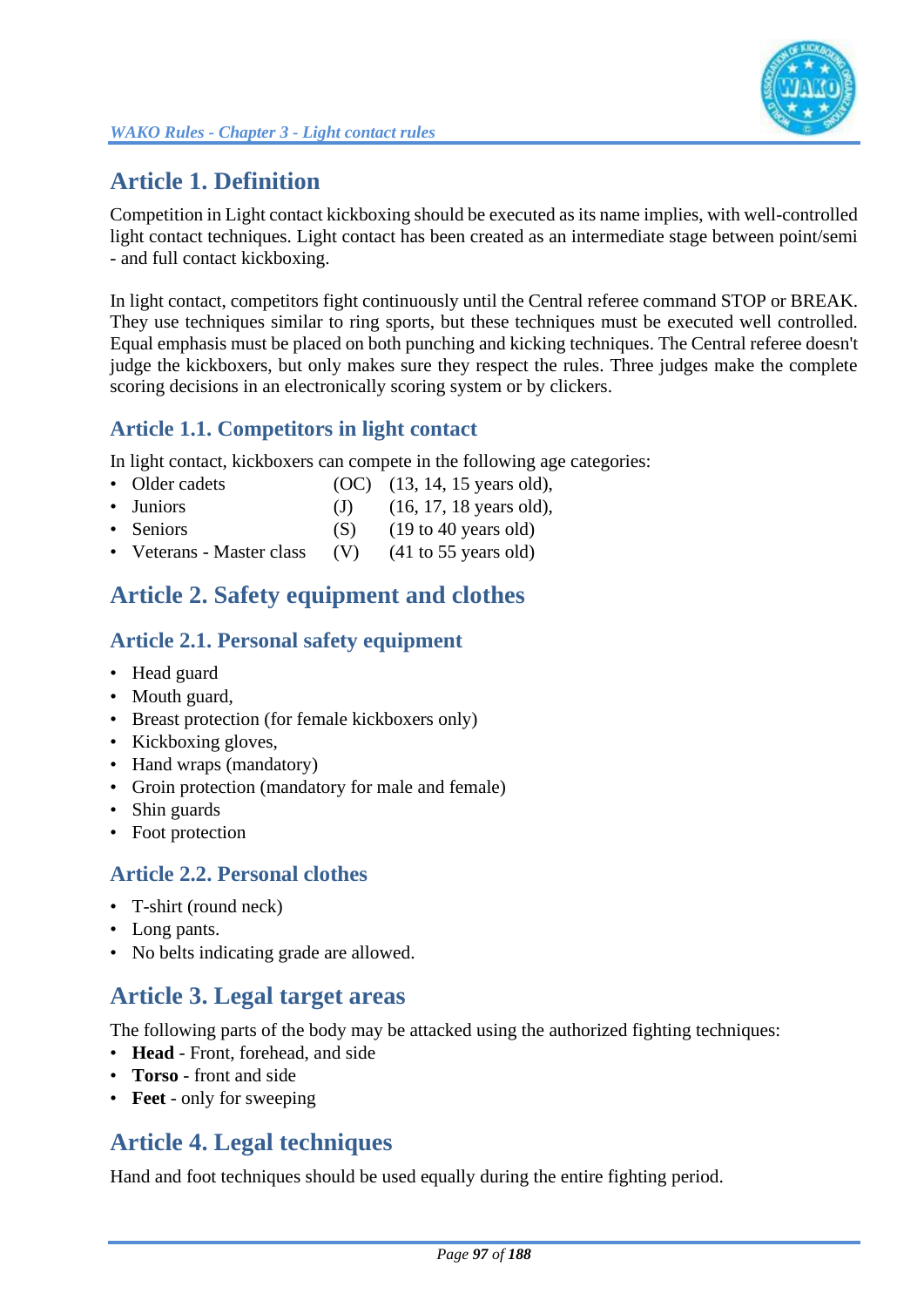

#### **Article 4.1. Hand techniques (punches)**

- Direct,
- Uppercut,
- Hook,

#### **Article 4.2. Foot techniques (kicks)**

- Front kick,
- Sidekick,
- Roundhouse kick,
- Hook kick (sole of the foot only),
- Crescent kick.
- Axe kick (sole of the foot only),
- Jump kicks,
- Spinning kicks

#### **Article 4.2.1. Foot sweep**

• To score with a foot sweep the attacker must remain on his feet at all times. If in the execution of a foot sweep the attacker touches the floor with any part of his body other than his feet, no score will be given. A score will be awarded to the attacker if his opponent touches the floor with any part of his body other than his feet.

## **5. Illegal techniques (prohibited techniques and behaviour)**

It is prohibited to:

- Any Attacks other than those mentioned in Article 3
- Attacks with malicious or excessive contact
- Continue after the command "stop" or the end of the round has been sounded
- Leaving the fighting area (Exits)
- On the command BREAK, not to step back at least one step
- Top of the head
- Falling or dropping to the floor without due cause
- Attack back of the torso (kidneys and spine)
- Attack top of the shoulders
- Neck: front, sides, back
- Below the belt (except for foot sweeps)
- Turn one's back to the opponent
- Avoid fighting (running away)
- All blind, uncontrolled techniques in general
- Back of the head
- Groin
- Attack with the knee, elbow, knife-hand, head-butts, thumb and shoulder
- Wrestling and ducking below opponent's waist
- Throwing
- Grabbing holding on to the opponent in any way
- Attacking an opponent who is falling to the floor or is already on the floor, that is, as soon as one hand or knee touches the floor
- Oil on the face or the body.
- For a kickboxer to spit out his mouth-guard voluntarily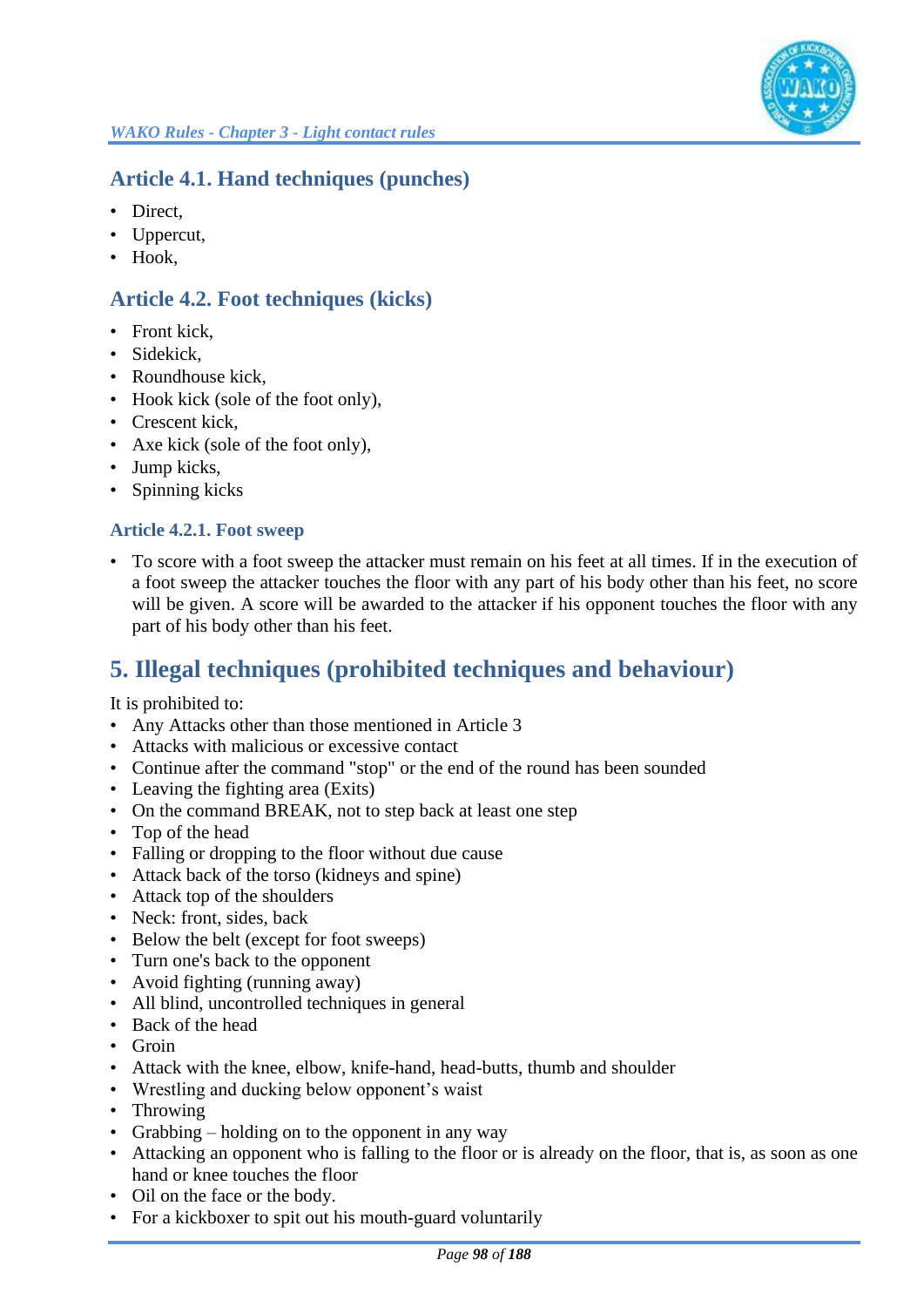

- Ground Attacks
- A kickboxer cannot attack an opponent on the ground. The Central referee is responsible for stopping the fight immediately when one of the two kickboxers touches the floor with any part of the body apart from his feet. Stomps to
- Unsportsmanlike-like conduct. A kickboxer shall have only one warning, then the normal procedure for penalty and disqualification shall be followed. However, in the case of gross unsportsmanlike like-like conduct, the kickboxer may be disqualified or deducted one point on the first offence, depending on the severity of the infringement.

#### **Article 6.3. Awarding points (using electronic scoring system)**

- A judge's job is to award points for all legal techniques (punches, kicks or sweeps), clearly landed on legal targets.
- The judge will push the button of his device;
	- one time for a hand and leg technique to body, and hand technique to head
	- two times for a jump kick to body or head kick
	- three times for a jump kick to head
- Points, starting from first round, will continuously be added by the judges and will be monitored by the table officials. Points given will be visible for the coaches and public through screens available to them. There should not be screens visible to the judges (judging should be independent).
- At the end of the fight, the winner is the competitor who scored more points (which will appear on the screen).
- **Warnings**: If the Central referee inflicts a foul or a warning, he will indicate so in front of the judges and the Chief referee, and the time-keeper has to put it in the electronic scoring system. It will then be shown on the screen to the public.
- **Minus point**: If the Central referee inflicts a minus point, he will indicate so in front of the judges and the Chief referee and the time-keeper have to put it in the electronic system. It will then be shown on the screens, reducing 3 points from the total score from each judge.
- The electronic system shows a running time score. In every moment of the fight everybody knows the situation of points.

#### **Article 6.4. In case of a draw**

- If the fight ends, by one or more judges, in a draw (equal points after 3 rounds), to determine a winner, the electronic scoring system will automatically assign the win to the kickboxer with the highest points in the last round.
- If there is a draw, and last round is equal, the judge must select the kickboxer with order of next criteria: 'more active', 'more kicks', 'better defence' and 'better style and techniques. The judges push the correct button indicating the winner when Chief referee indicates so.